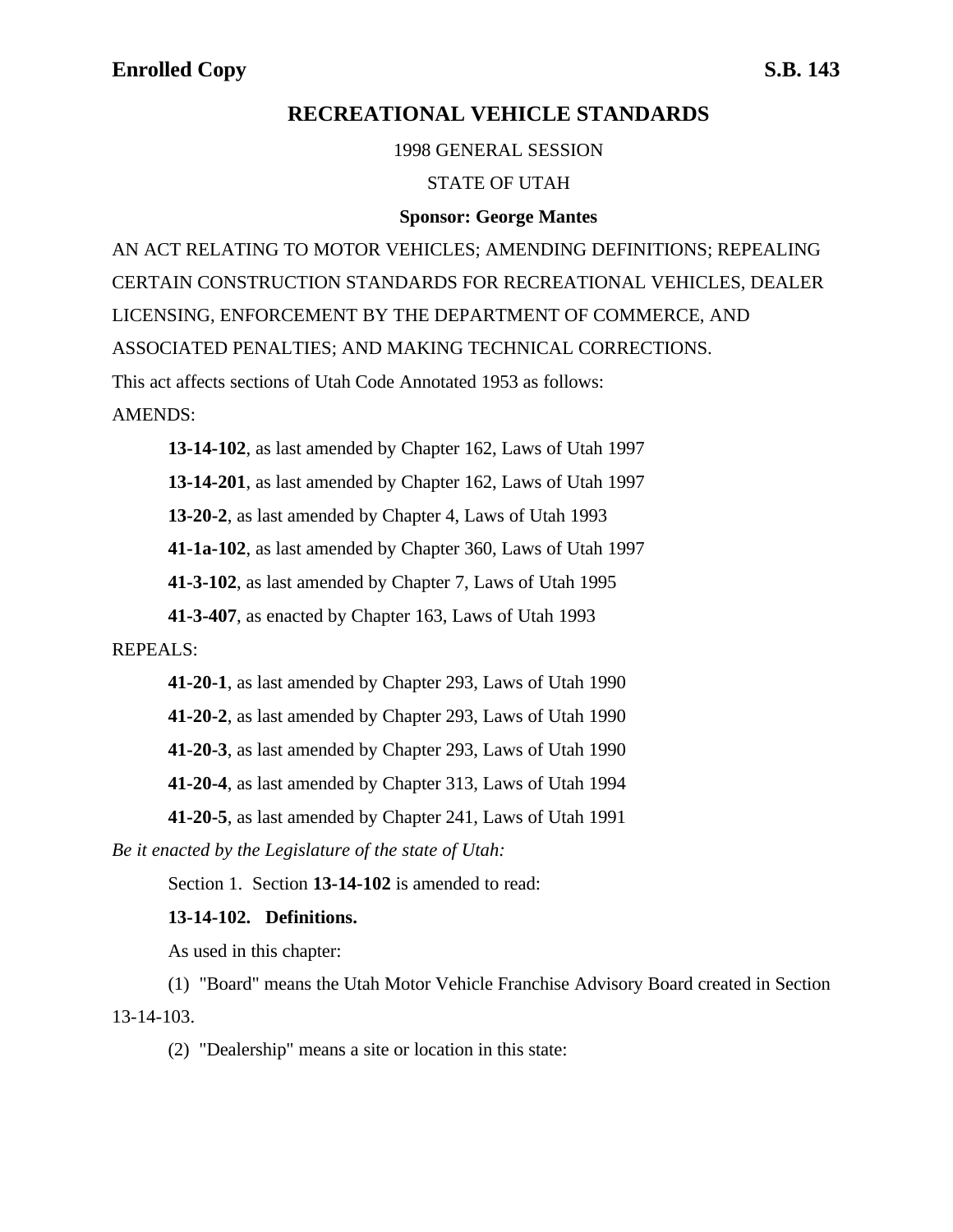(a) at which a franchisee conducts the business of a new motor vehicle dealer; and

(b) that is identified as a new motor vehicle dealer's principal place of business for licensing purposes under Section 41-3-204.

(3) "Department" means the Department of Commerce.

(4) "Executive director" means the executive director of the Department of Commerce.

(5) "Franchise" or "franchise agreement" means a written agreement, for a definite or indefinite period, in which:

(a) a person grants to another person a license to use a trade name, trademark, service mark, or related characteristic; and

(b) a community of interest exists in the marketing of new motor vehicles, new motor vehicle parts, and services related to the sale or lease of new motor vehicles at wholesale or retail.

(6) "Franchisee" means a person  $[t\sigma]$  with whom a franchisor has agreed or permitted, in writing or in practice, to purchase, sell, or offer for sale new motor [vehicle dealer franchise is issued] vehicles manufactured, produced, represented, or distributed by the franchisor.

(7) "Franchisor" means a person who  $[**grants a**]$  has, in writing or in practice, agreed with or permits a franchisee to purchase, sell, or offer for sale new motor [vehicle franchise to another person] vehicles manufactured, produced, represented, or distributed by the franchisor, and includes:

(a) the manufacturer or distributor [that has issued the franchise] of the new motor vehicles;

(b) an intermediate distributor; and

(c) an agent, officer, or field or area representative of the franchisor.

(8) "Line-make" means the motor vehicles that are offered for sale, lease, or distribution under a common name, trademark, service mark, or brand name of the franchisor, or manufacturer of the motor vehicle.

(9) "Motor home" means a self-propelled vehicle, primarily designed as a temporary dwelling for travel, recreational, or vacation use.

 $[(9)]$  (10) "Motor vehicle" means:

(a) a travel trailer  $[as defined in Section 41-1a-102]$ ;

(b) a motor vehicle as defined in Section 41-3-102;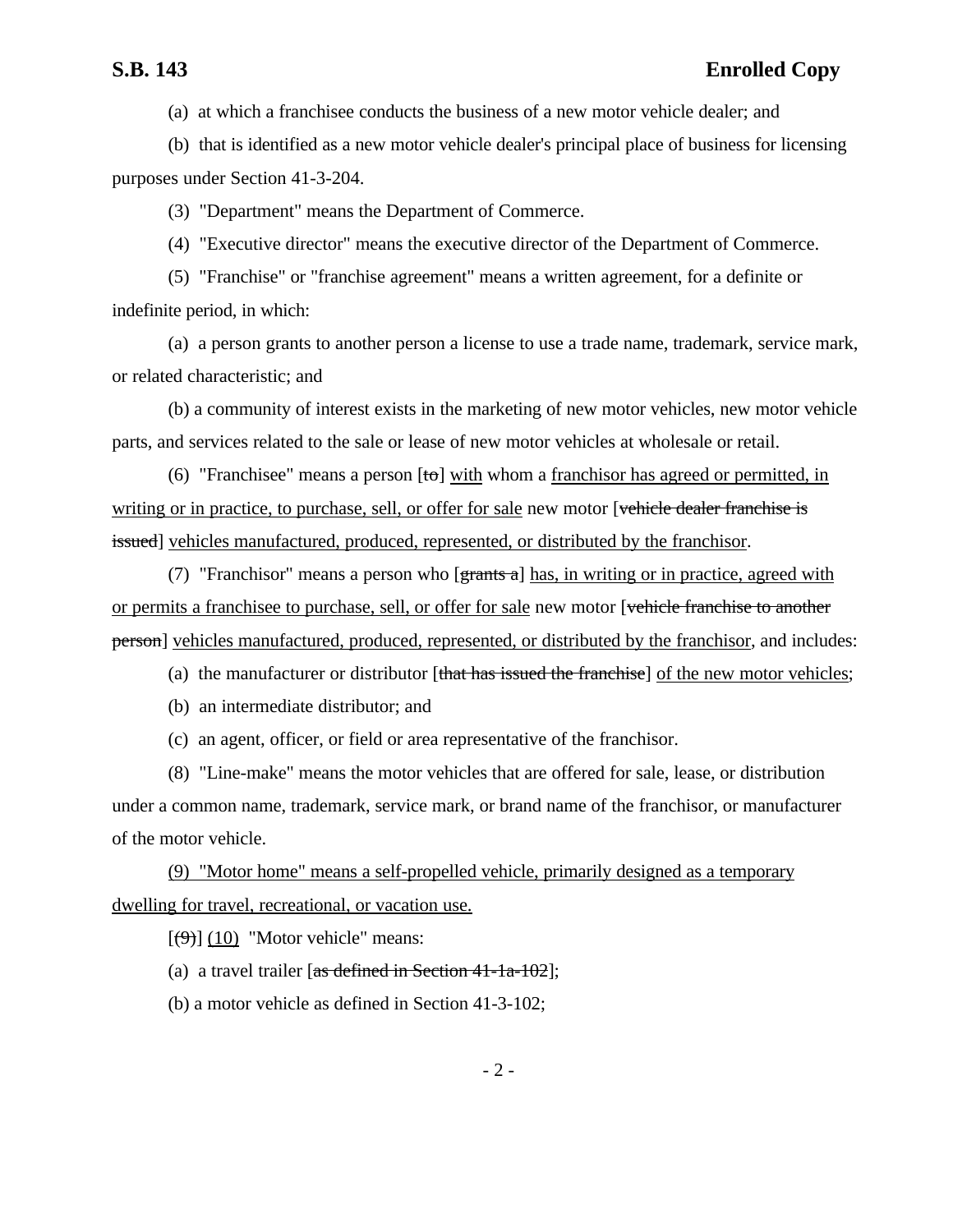(c) a semitrailer as defined in Section 41-1a-102;  $[and]$ 

(d) a trailer as defined in Section 41-1a-102; and

(e) a recreational vehicle.

 $[(10)(11)]$  "New motor vehicle" has the same meaning as defined in Section 41-3-102.

 $[(11)]$  (12) "New motor vehicle dealer" is a person who is licensed under Subsection  $41 - 3 - 202(1)(a)$ .

 $[(12)]$  (13) "Recreational vehicle" [has the same meaning as defined in Section 41-20-1] excluding the term "truck camper."] means a vehicular unit other than a mobile home, primarily designed as a temporary dwelling for travel, recreational, or vacation use, which is either self-propelled or pulled by another vehicle. "Recreational vehicle" includes a travel trailer, a camping trailer, a motor home, a fifth wheel trailer, and a van.

 $[(13)]$  (14) (a) "Relevant market area," except [for] with respect to recreational vehicles, means:

(i) the county in which a dealership is to be established or relocated; and

(ii) the area within a ten aeronautical miles radius from the site of the new or relocated dealership.

(b) "Relevant market area," [for the sale of] with respect to recreational vehicles, means:

(i) the county in which the dealership is to be established or relocated; and

(ii) the area within a 35 aeronautical miles radius from the site of the new or relocated dealership.

 $[(14)]$  (15) "Sale, transfer, or assignment" means any disposition of a franchise or an interest in a franchise, with or without consideration, including a bequest, inheritance, gift, exchange, lease, or license.

(16) "Travel trailer," "camping trailer," or "fifth wheel trailer" means a portable vehicle without motive power, designed as a temporary dwelling for travel, recreational, or vacation use that does not require a special highway movement permit when drawn by a self-propelled motor vehicle.

Section 2. Section **13-14-201** is amended to read:

**13-14-201. Prohibited acts by franchisors -- Disclosures.**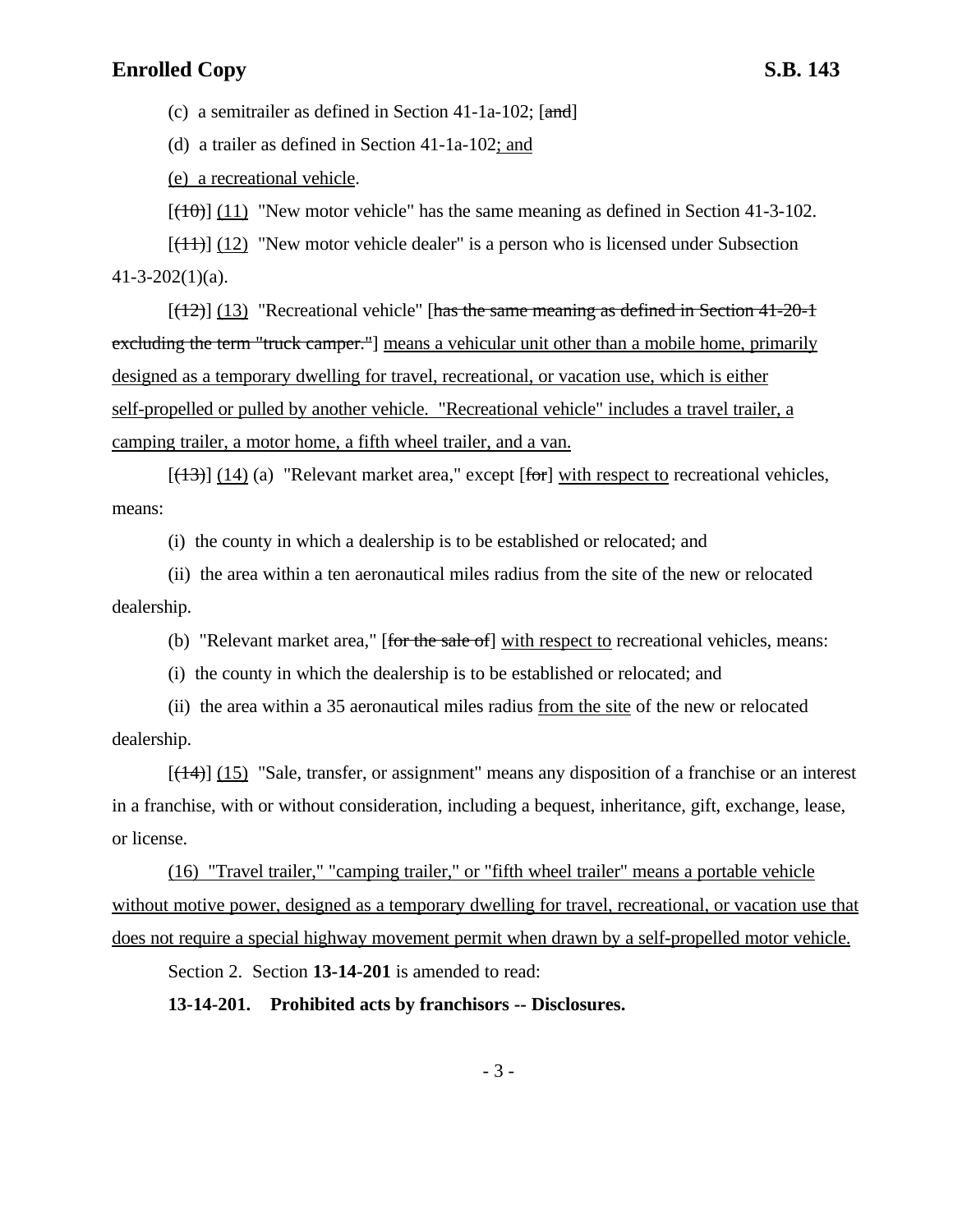(1) A franchisor may not in this state:

(a) require a franchisee to order or accept delivery of any new motor vehicle, part, accessory, equipment, or other item not otherwise required by law that is not voluntarily ordered by the franchisee;

(b) require a franchisee to participate monetarily in any advertising campaign or contest, or purchase any promotional materials, display devices, or display decorations or materials;

(c) require a franchisee to change the capital structure of the franchisee's dealership or the means by or through which the franchisee finances the operation of the franchisee's dealership, if the dealership at all times meets reasonable capital standards determined by and applied in a nondiscriminatory manner by the franchisor;

(d) require a franchisee to refrain from participating in the management of, investment in, or acquisition of any other line of new motor vehicles or related products, if:

(i) the franchisee maintains a reasonable line of credit for each make or line of vehicles; and

(ii) complies with reasonable capital and facilities requirements of the franchisor;

(e) require a franchisee to prospectively agree to a release, assignment, novation, waiver, or estoppel that would:

(i) relieve a franchisor from any liability imposed by this chapter; or

(ii) require any controversy between the franchisee and a franchisor to be referred to a third party if the decision by the third party would be binding;

(f) require a franchisee to change the location of the principal place of business of the franchisee's dealership or make any substantial alterations to the dealership premises, if the change or alterations would be unreasonable;

(g) coerce or attempt to coerce a franchisee to join, contribute to, or affiliate with an advertising association;

(h) require, coerce, or attempt to coerce a franchisee to enter into an agreement with the franchisor or do any other act that is unfair or prejudicial to the franchisee, by threatening to cancel a franchise agreement or other contractual agreement or understanding existing between the franchisor and franchisee;

- 4 -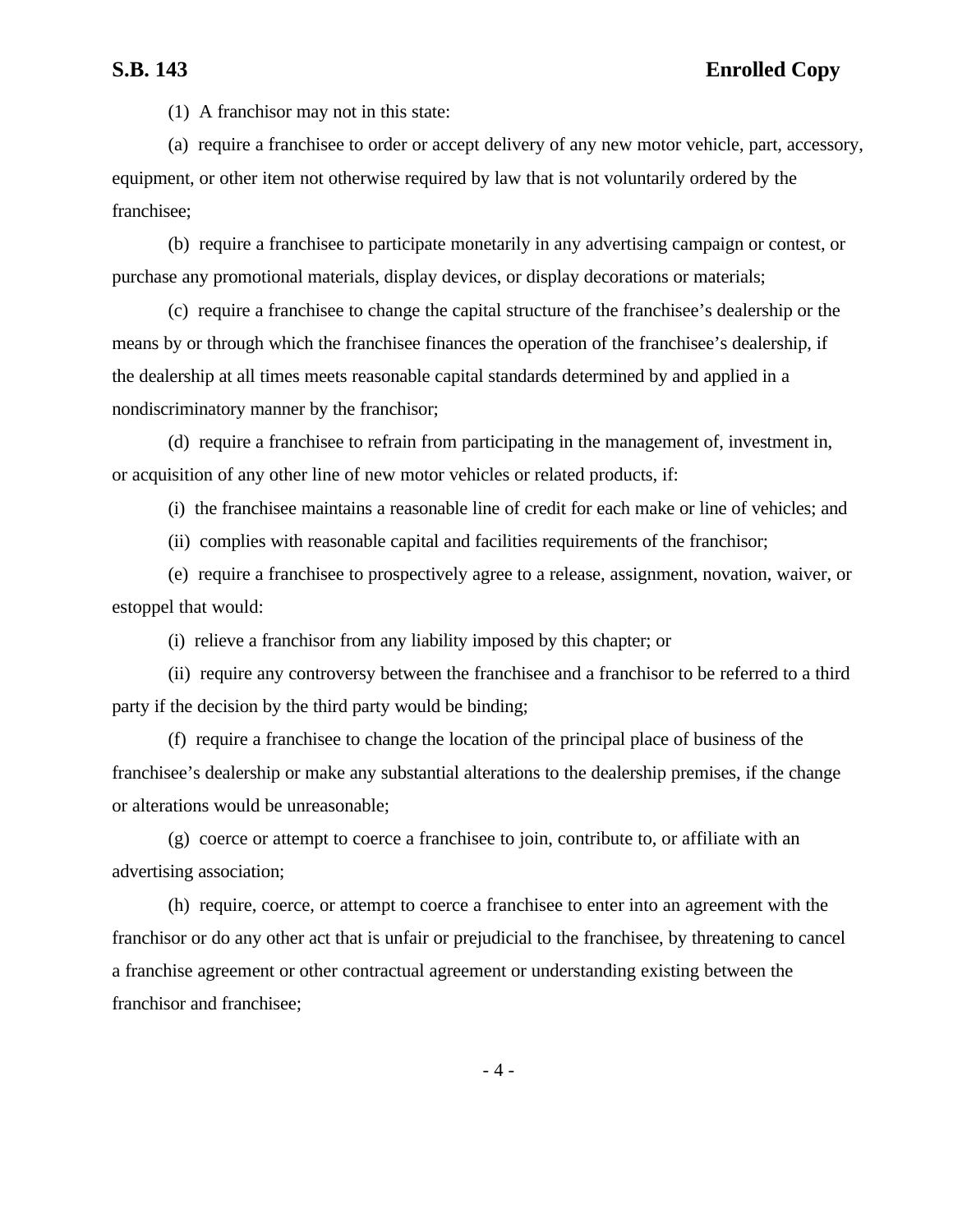(i) adopt, change, establish, modify, or implement a plan or system for the allocation, scheduling, or delivery of new motor vehicles, parts, or accessories to its franchisees so that the plan or system is not fair, reasonable, and equitable;

(j) increase the price of any new motor vehicle that the franchisee has ordered from the franchisor and for which there exists at the time of the order a bona fide sale to a retail purchaser if the order was made prior to the franchisee's receipt of an official written price increase notification;

(k) fail to indemnify and hold harmless its franchisee against any judgment for damages or settlement approved in writing by the franchisor:

(i) including court costs and attorneys' fees arising out of actions, claims, or proceedings including those based on:

(A) strict liability;

(B) negligence;

(C) misrepresentation;

(D) express or implied warranty;

(E) revocation as described in Section 70A-2-608; or

(F) rejection as described in Section 70A-2-602; and

(ii) to the extent the judgment or settlement relates to alleged defective or negligent actions by the franchisor;

(l) threaten or coerce a franchisee to waive or forbear its right to protest the establishment or relocation of a same line-make franchisee in the relevant market area of the affected franchisee;

(m) fail to ship monthly to a franchisee, if ordered by the franchisee, the number of new motor vehicles of each make, series, and model needed by the franchisee to achieve a percentage of total new vehicle sales of each make, series, and model equitably related to the total new vehicle production or importation being achieved nationally at the time of the order by each make, series, and model covered under the franchise agreement;

(n) require or otherwise coerce a franchisee to under-utilize the franchisee's existing facilities;

(o) fail to include in any franchise agreement the following language or language to the effect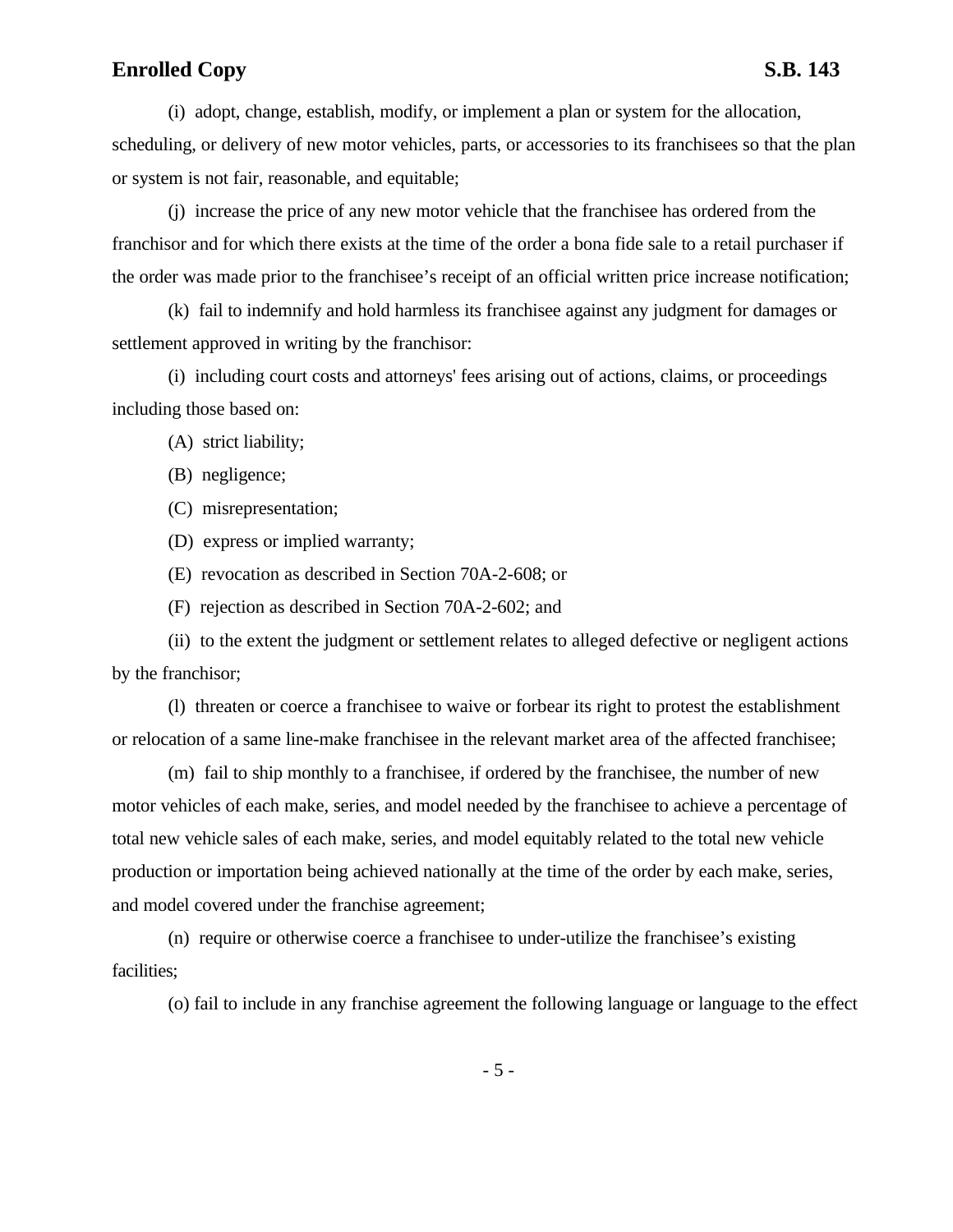that: "If any provision in this agreement contravenes the laws or regulations of any state or other jurisdiction where this agreement is to be performed, or provided for by such laws or regulations, the provision is considered to be modified to conform to such laws or regulations, and all other terms and provisions shall remain in full force.";

(p) engage in the distribution, sale, offer for sale, or lease of a new motor vehicle to purchasers who acquire the vehicle in this state except through a franchisee with whom the franchisor has established a written franchise agreement, if the franchisor's trade name, trademark, service mark, or related characteristic is an integral element in the distribution, sale, offer for sale, or lease;

(q) engage in the distribution or sale of a recreational vehicle which is manufactured, rented, sold, or offered for sale in this state without being constructed in accordance with the standards set by the American National Standards Institute for recreational vehicles and evidenced by a seal or plate attached to the vehicle; or

(r) authorize or permit a person to perform warranty service repairs on motor vehicles, except warranty service repairs:

(i) by a franchisee with whom the franchisor has entered into a franchise agreement for the sale and service of the franchisor's motor vehicles; or

(ii) on owned motor vehicles by a person or government entity who has purchased new motor vehicles pursuant to a franchisor's or manufacturer's fleet discount program[.];

(s) fail to provide a franchisee with a written franchise agreement; or

(t) notwithstanding any other provisions of this chapter, unreasonably fail or refuse to offer to its same line make franchised dealers all models manufactured for that line make, or unreasonably require a dealer to pay any extra fee, remodel, renovate, recondition the dealer's existing facilities, or purchase unreasonable advertising displays or other materials as a prerequisite to receiving a model or series of vehicles, except that a recreational vehicle manufacturer may split a line make between motor home and travel trailer products.

(2) Notwithstanding Subsection  $(1)(r)$ , a franchisor may authorize or permit a person to perform warranty service repairs on motor vehicles if the warranty services is for a franchisor of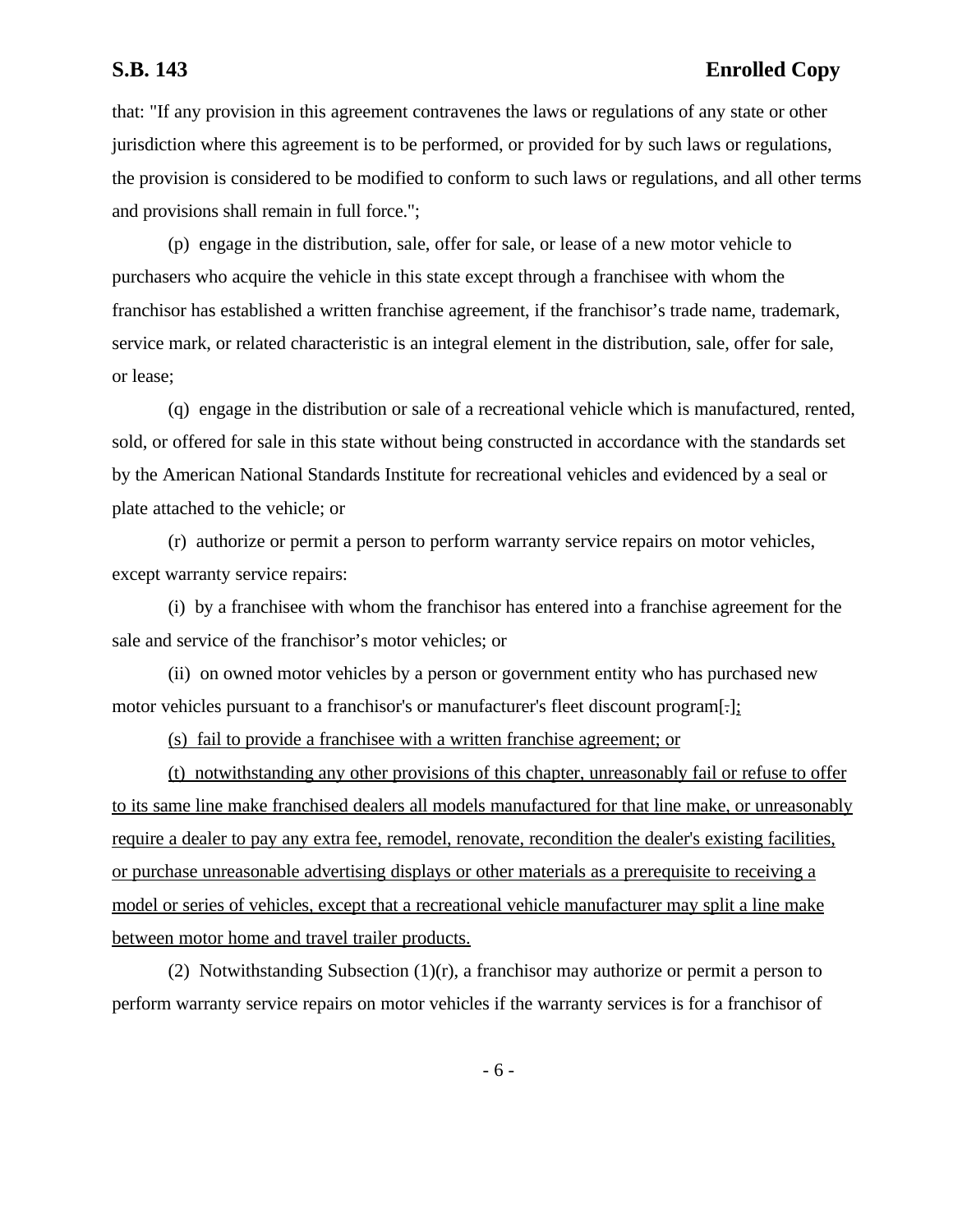recreational vehicles.

(3) Subsection  $(1)(a)$  does not prevent the franchisor from requiring that a franchisee carry a reasonable inventory of:

(a) new motor vehicle models offered for sale by the franchisor; and

(b) parts to service the repair of the new motor vehicles.

(4) Subsection (1)(d) does not prevent a franchisor from:

(a) requiring that a franchisee maintain separate sales personnel or display space; or

(b) refusing to permit a combination of new motor vehicle lines, if justified by reasonable business considerations.

(5) Upon the written request of any franchisee, a franchisor shall disclose in writing to the franchisee the basis on which new motor vehicles, parts, and accessories are allocated, scheduled, and delivered among the franchisor's dealers of the same line-make.

Section 3. Section **13-20-2** is amended to read:

## **13-20-2. Definitions.**

As used in this chapter:

(1) "Consumer" means an individual who has entered into an agreement or contract for the transfer, lease, or purchase of a new motor vehicle other than for purposes of resale, or sublease, during the duration of the period defined under Section 13-20-5.

(2) "Manufacturer" means manufacturer, importer, distributor, or anyone who is named as the warrantor on an express written warranty on a motor vehicle.

(3) "Motor home" means a self-propelled vehicular unit, primarily designed as a temporary dwelling for travel, recreational, and vacation use.

 $[(3)]$  (4) (a) "Motor vehicle" includes:

(i) a motor home, as defined in this section  $[41-20-1]$ , but only the self-propelled vehicle and chassis sold in this state; and

(ii) a motor vehicle, as defined in Section 41-1a-102, sold in this state.

(b) "Motor vehicle" does not include:

(i) those portions of a motor home designated, used, or maintained primarily as a mobile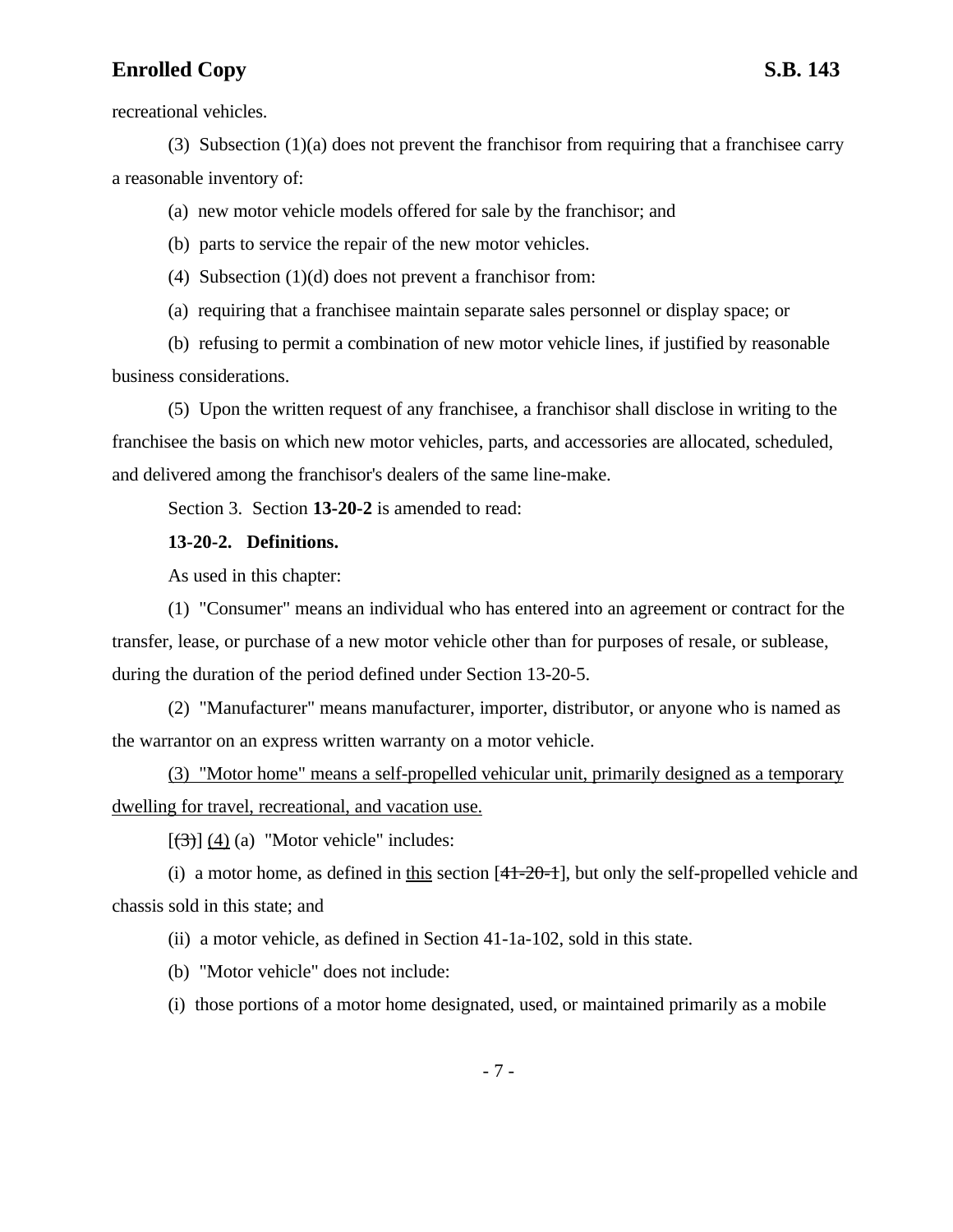dwelling, office, or commercial space;

- (ii) farm tractor, motorcycle, road tractor, or truck tractor as defined in Section 41-1a-102;
- (iii) mobile home as defined in Section 41-1a-102; or

(iv) any motor vehicle with a gross laden weight of over 12,000 pounds.

Section 4. Section **41-1a-102** is amended to read:

## **41-1a-102. Definitions.**

As used in this chapter:

(1) "Actual miles" means the actual distance a vehicle has traveled while in operation.

(2) "Actual weight" means the actual unladen weight of a vehicle or combination of vehicles as operated and certified to by a weighmaster.

(3) "Affidavit of Mobile Home Affixture" means the affidavit of affixture described in Title 59, Chapter 2, Part 6, Mobile Homes.

(4) "All-terrain type I vehicle" has the same meaning provided in Section 41-22-2.

(5) "All-terrain type II vehicle" has the same meaning provided in Section 41-22-2.

(6) "Amateur radio operator" means any person licensed by the Federal Communications Commission to engage in private and experimental two-way radio operation on the amateur band radio frequencies.

(7) "Branded title" means a title certificate that is labeled:

- (a) rebuilt and restored to operation;
- (b) flooded and restored to operation; or

(c) not restored to operation.

(8) "Camper" means any structure designed, used, and maintained primarily to be mounted on or affixed to a motor vehicle that contains a floor and is designed to provide a mobile dwelling, sleeping place, commercial space, or facilities for human habitation or for camping.

(9) "Certificate of title" means a document issued by a jurisdiction to establish a record of ownership between an identified owner and the described vehicle, vessel, or outboard motor.

(10) "Certified scale weigh ticket" means a weigh ticket that has been issued by a weighmaster.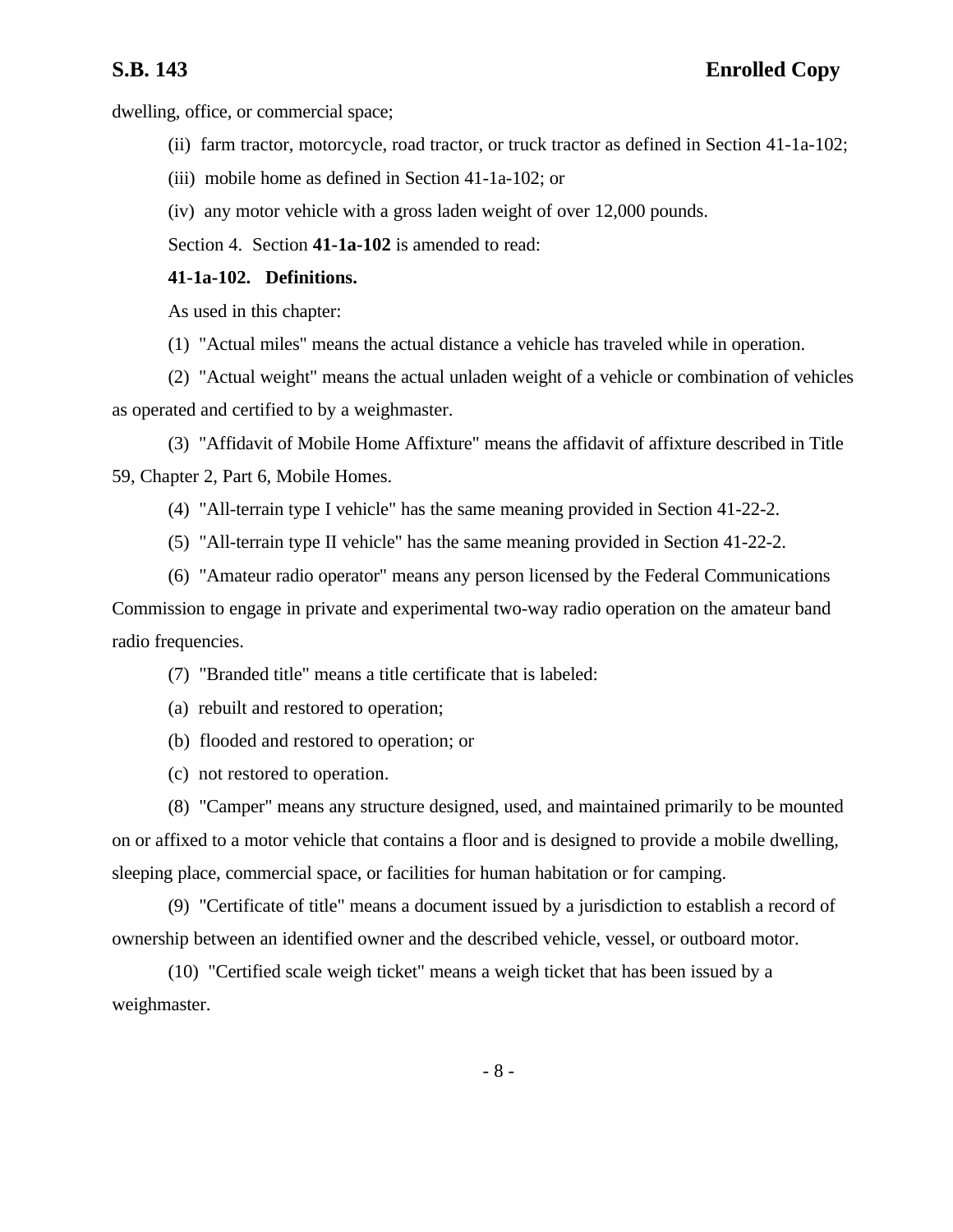(11) "Commercial vehicle" means a motor vehicle, trailer, or semitrailer used or maintained for the transportation of persons or property that operates:

(a) as a carrier for hire, compensation, or profit; or

(b) as a carrier to transport the vehicle owner's goods or property in furtherance of the owner's commercial enterprise.

(12) "Commission" means the State Tax Commission.

(13) "Dealer" means a person engaged or licensed to engage in the business of buying, selling, or exchanging new or used vehicles, vessels, or outboard motors either outright or on conditional sale, bailment, lease, chattel mortgage, or otherwise or who has an established place of business for the sale, lease, trade, or display of vehicles, vessels, or outboard motors.

(14) "Division" means the Motor Vehicle Division of the commission, created in Section 41-1a-106.

(15) "Essential parts" means all integral and body parts of a vehicle of a type required to be registered in this state, the removal, alteration, or substitution of which would tend to conceal the identity of the vehicle or substantially alter its appearance, model, type, or mode of operation.

(16) "Farm tractor" means every motor vehicle designed and used primarily as a farm implement for drawing plows, mowing machines, and other implements of husbandry.

(17) (a) "Farm truck" means a truck used by the owner or operator of a farm solely for his own use in the transportation of:

(i) farm products, including livestock and its products, poultry and its products, floricultural and horticultural products;

(ii) farm supplies, including tile, fence, and every other thing or commodity used in agricultural, floricultural, horticultural, livestock, and poultry production; and

(iii) livestock, poultry, and other animals and things used for breeding, feeding, or other purposes connected with the operation of a farm.

(b) "Farm truck" does not include the operation of trucks by commercial processors of agricultural products.

(18) "Fleet" means one or more commercial vehicles.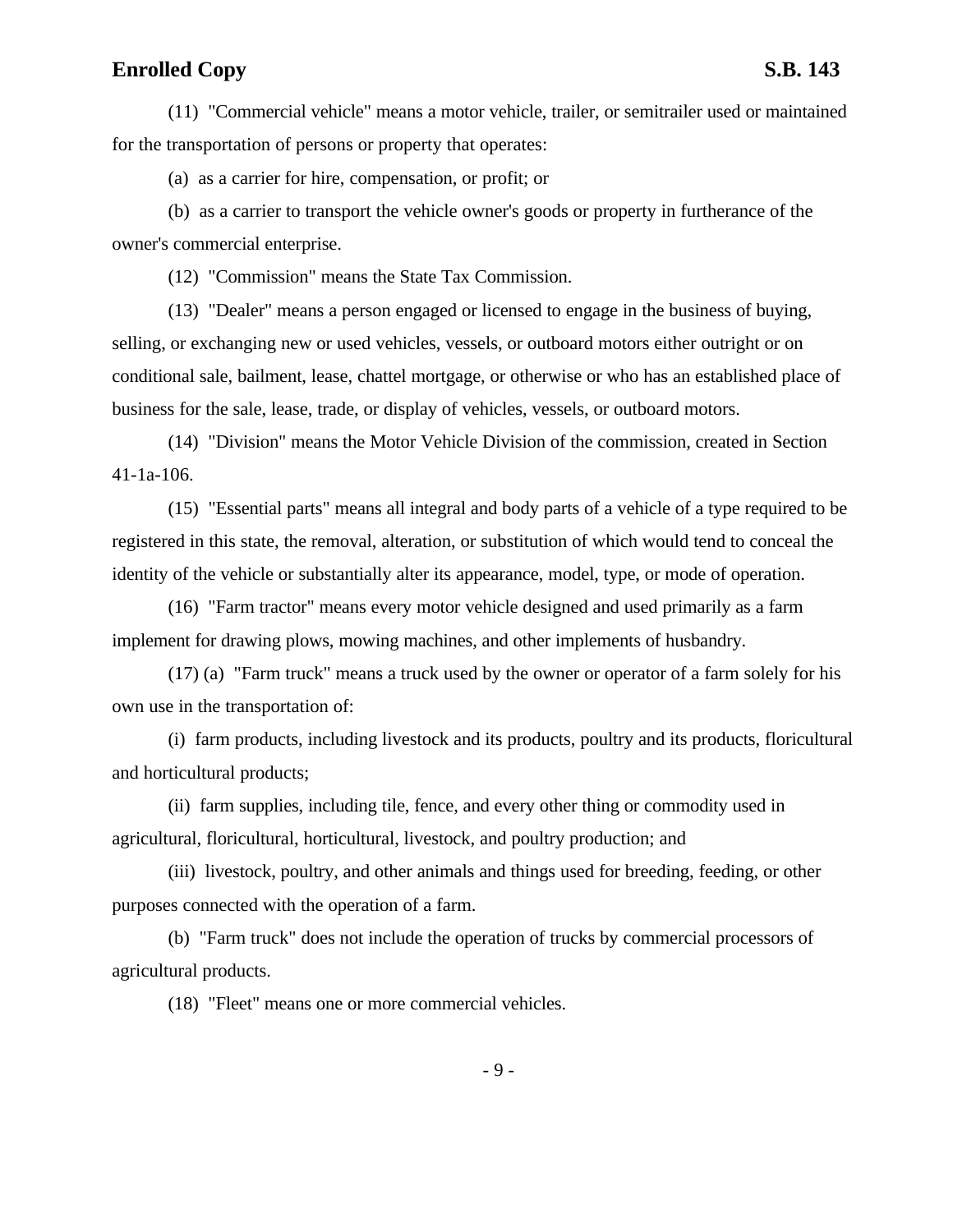(19) "Foreign vehicle" means a vehicle of a type required to be registered, brought into this state from another state, territory, or country other than in the ordinary course of business by or through a manufacturer or dealer, and not registered in this state.

(20) "Gross laden weight" means the actual weight of a vehicle or combination of vehicles, equipped for operation, to which shall be added the maximum load to be carried.

(21) "Highway" or "street" means the entire width between property lines of every way or place of whatever nature when any part of it is open to the public, as a matter of right, for purposes of vehicular traffic.

(22) (a) "Identification number" means the identifying number assigned by the manufacturer or by the division for the purpose of identifying the vehicle, vessel, or outboard motor.

(b) "Identification number" includes a vehicle identification number, state assigned identification number, hull identification number, and motor serial number.

(23) "Implement of husbandry" means every vehicle designed or adapted and used exclusively for an agricultural operation and only incidentally operated or moved upon the highways.

(24) (a) "In-state miles" means the total number of miles operated in this state during the preceding year by fleet power units.

(b) If fleets are composed entirely of trailers or semitrailers, "in-state miles" means the total number of miles that those vehicles were towed on Utah highways during the preceding year.

(25) "Interstate vehicle" means any commercial vehicle operated in more than one state, province, territory, or possession of the United States or foreign country.

(26) "Jurisdiction" means a state, district, province, political subdivision, territory, or possession of the United States or any foreign country.

(27) "Lienholder" means a person with a security interest in particular property.

(28) "Manufactured home" means a structure that is built on a permanent chassis, transportable in one or more sections, and is designed to be used as a dwelling with or without a permanent foundation when connected to required utilities.

(29) "Manufacturer" means a person engaged in the business of constructing, manufacturing, assembling, producing, or importing new or unused vehicles, vessels, or outboard motors for the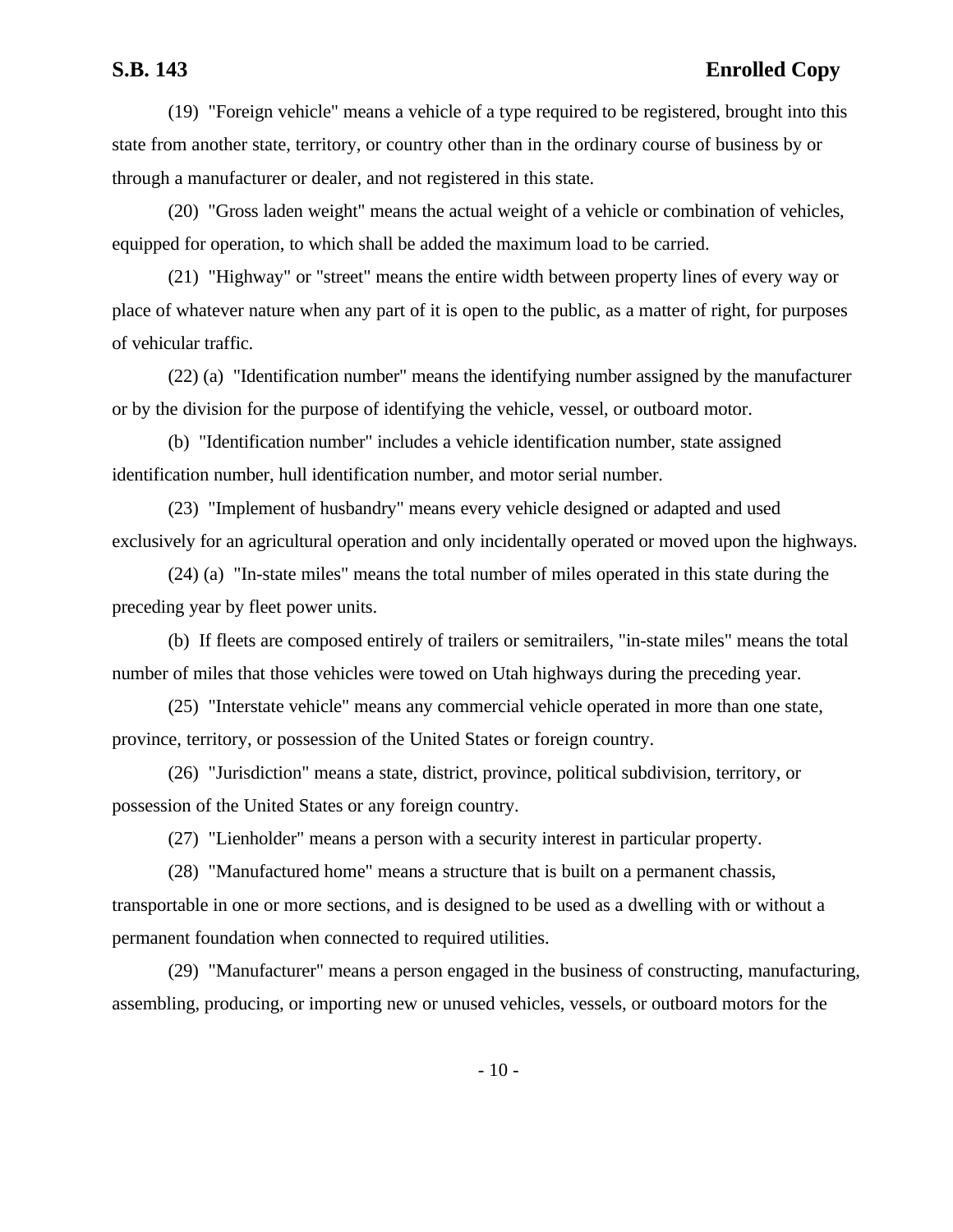purpose of sale or trade.

(30) "Mobile home" means a structure transportable in one or more sections with the plumbing, heating, and electrical systems contained intact within the structure.

(31) "Motorboat" has the same meaning as provided in Section 73-18-2.

(32) "Motorcycle" means a motor vehicle having a saddle for the use of the rider and designed to travel on not more than three wheels in contact with the ground.

(33) (a) "Motor vehicle" means a self-propelled vehicle intended primarily for use and operation on the highways.

(b) "Motor vehicle" does not include an off-highway vehicle.

(34) (a) "Nonresident" means a person who is not a resident of this state as defined by Section 41-1a-202, and who does not engage in intrastate business within this state and does not operate in that business any motor vehicle, trailer, or semitrailer within this state.

(b) A person who engages in intrastate business within this state and operates in that business any motor vehicle, trailer, or semitrailer in this state or who, even though engaging in interstate commerce, maintains any vehicle in this state as the home station of that vehicle is considered a resident of this state, insofar as that vehicle is concerned in administering this chapter.

(35) "Odometer" means a device for measuring and recording the actual distance a vehicle travels while in operation, but does not include any auxiliary odometer designed to be periodically reset.

(36) "Off-highway implement of husbandry" has the same meaning as provided in Section 41-22-2.

(37) "Off-highway vehicle" has the same meaning as provided in Section 41-22-2.

(38) "Operate" means to drive or be in actual physical control of a vehicle or to navigate a vessel.

(39) "Outboard motor" means a detachable self-contained propulsion unit, excluding fuel supply, used to propel a vessel.

(40) (a) "Owner" means a person, other than a lienholder, holding title to a vehicle, vessel, or outboard motor whether or not the vehicle, vessel, or outboard motor is subject to a security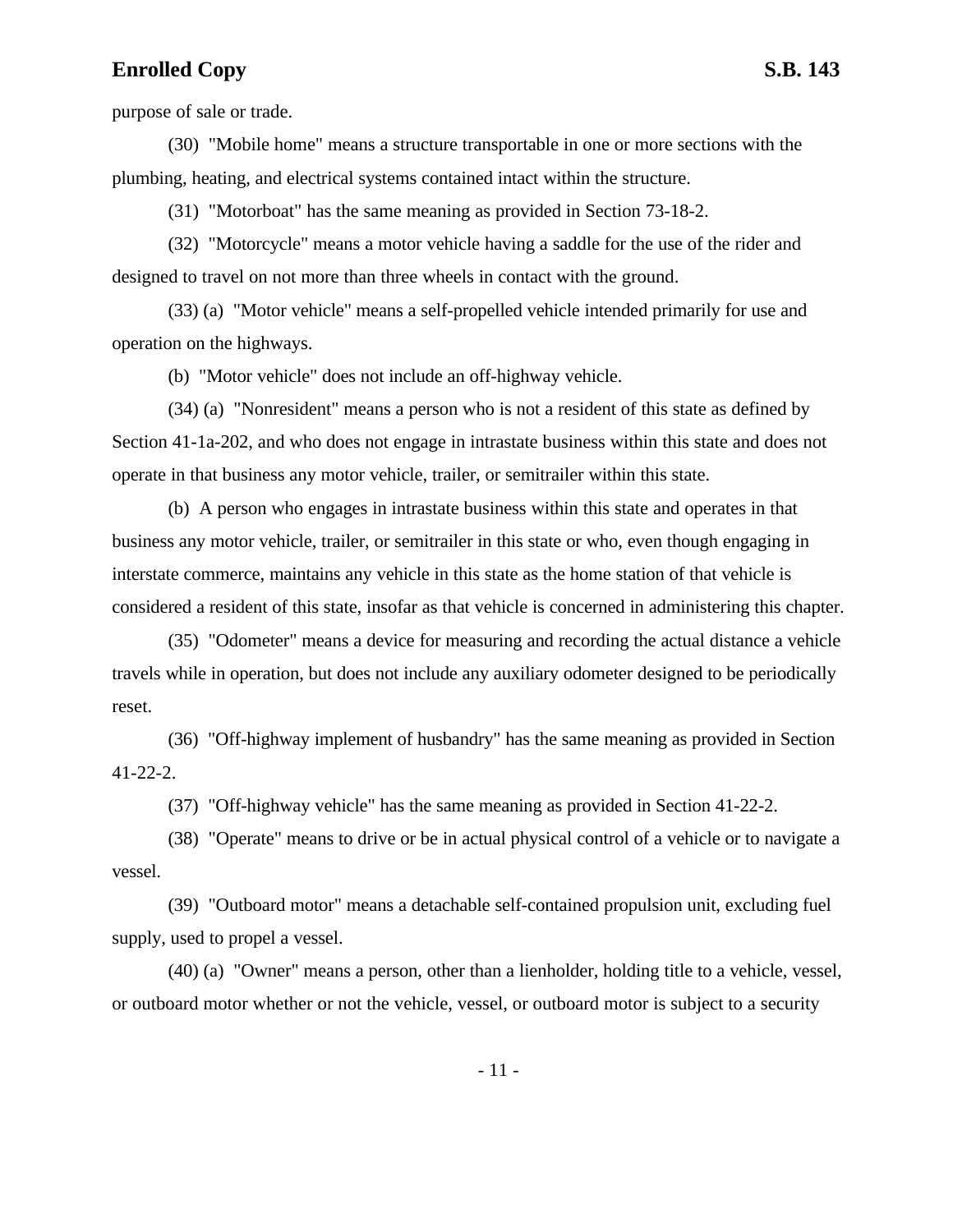interest.

(b) If a vehicle is the subject of an agreement for the conditional sale or installment sale or mortgage of the vehicle with the right of purchase upon performance of the conditions stated in the agreement and with an immediate right of possession vested in the conditional vendee or mortgagor, or if the vehicle is the subject of a security agreement, then the conditional vendee, mortgagor, or debtor is considered the owner for the purposes of this chapter.

(c) If a vehicle is the subject of an agreement to lease, the lessor is considered the owner until the lessee exercises his option to purchase the vehicle.

(41) "Personalized license plate" means a license plate that has displayed on it a combination of letters, numbers, or both as requested by the owner of the vehicle and assigned to the vehicle by the division.

(42) (a) "Pickup truck" means a two-axle motor vehicle with motive power manufactured, remanufactured, or materially altered to provide an open cargo area.

(b) "Pickup truck" includes motor vehicles with the open cargo area covered with a camper, camper shell, tarp, removable top, or similar structure.

(43) "Pneumatic tire" means every tire in which compressed air is designed to support the load.

(44) "Preceding year" means a period of 12 consecutive months fixed by the division that is within 16 months immediately preceding the commencement of the registration or license year in which proportional registration is sought. The division in fixing the period shall conform it to the terms, conditions, and requirements of any applicable agreement or arrangement for the proportional registration of vehicles.

(45) "Public garage" means every building or other place where vehicles or vessels are kept and stored and where a charge is made for the storage and keeping of vehicles and vessels.

(46) "Reconstructed vehicle" means every vehicle of a type required to be registered in this state that is materially altered from its original construction by the removal, addition, or substitution of essential parts, new or used.

(47) "Recreational vehicle" has the same meaning as provided in Section 13-14-102.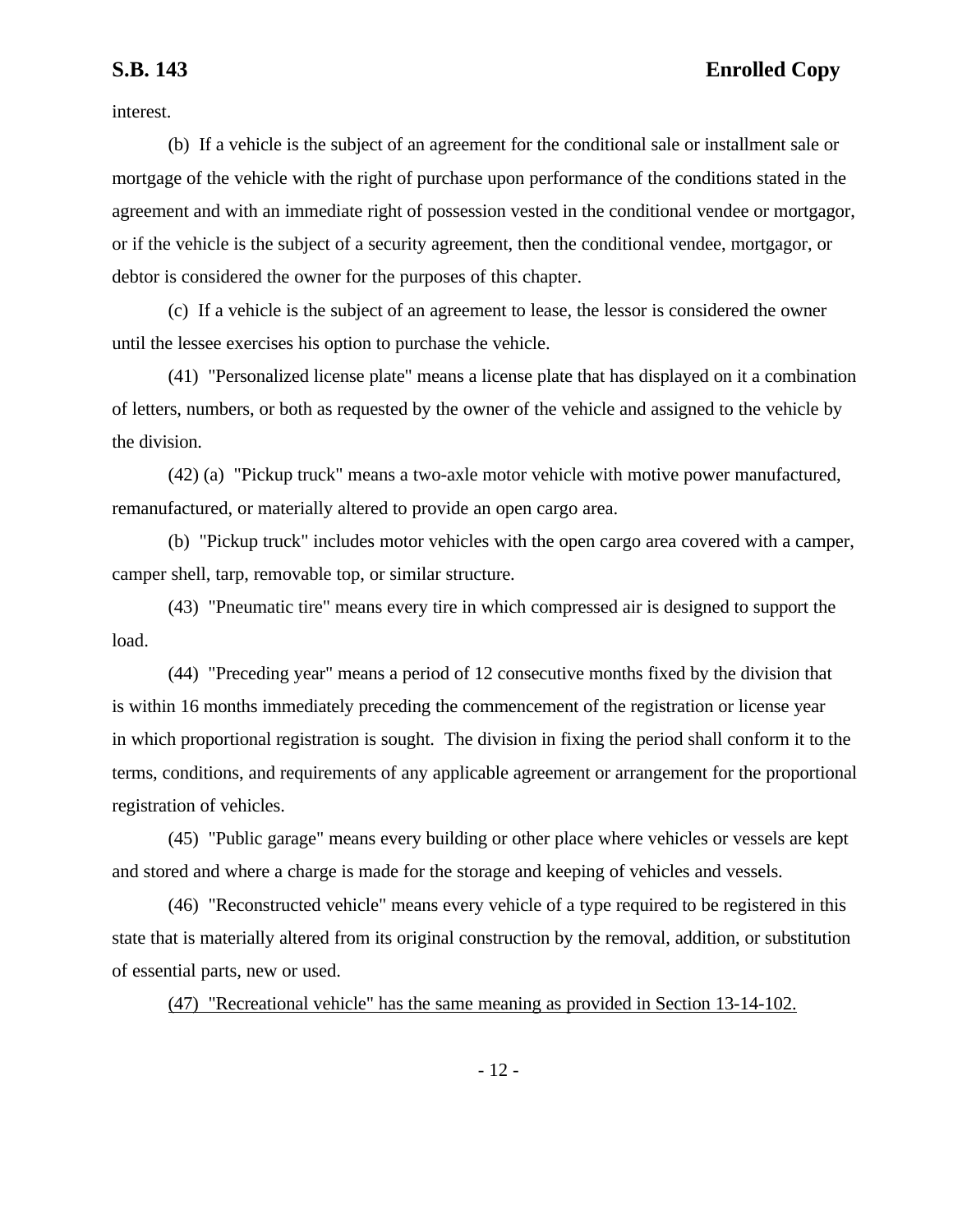$[(47)]$  (48) "Registration" means a document issued by a jurisdiction that allows operation of a vehicle or vessel on the highways or waters of this state for the time period for which the registration is valid and that is evidence of compliance with the registration requirements of the jurisdiction.

 $[(48)]$  (49) (a) "Registration year" means a 12 consecutive month period commencing with the completion of all applicable registration criteria.

(b) For administration of a multistate agreement for proportional registration the division may prescribe a different 12-month period.

[(49)] (50) "Repair or replacement" means the restoration of vehicles, vessels, or outboard motors to a sound working condition by substituting any inoperative part of the vehicle, vessel, or outboard motor, or by correcting the inoperative part.

 $[(50)]$  (51) "Road tractor" means every motor vehicle designed and used for drawing other vehicles and constructed so it does not carry any load either independently or any part of the weight of a vehicle or load that is drawn.

 $[(51)]$  (52) "Sailboat" has the same meaning as provided in Section 73-18-2.

 $[ (52) ]$  (53) "Security interest" means an interest that is reserved or created by a security agreement to secure the payment or performance of an obligation and that is valid against third parties.

[(53)] (54) "Semitrailer" means every vehicle without motive power designed for carrying persons or property and for being drawn by a motor vehicle and constructed so that some part of its weight and its load rests or is carried by another vehicle.

 $[(54)]$  (55) "Special group license plate" means a type of license plate designed for a particular group of people or a license plate authorized and issued by the division in accordance with Section 41-1a-408.

[(55)] (56) (a) "Special interest vehicle" means a vehicle used for general transportation purposes and that is:

(i) 20 years or older from the current year; or

(ii) a make or model of motor vehicle recognized by the division director as having unique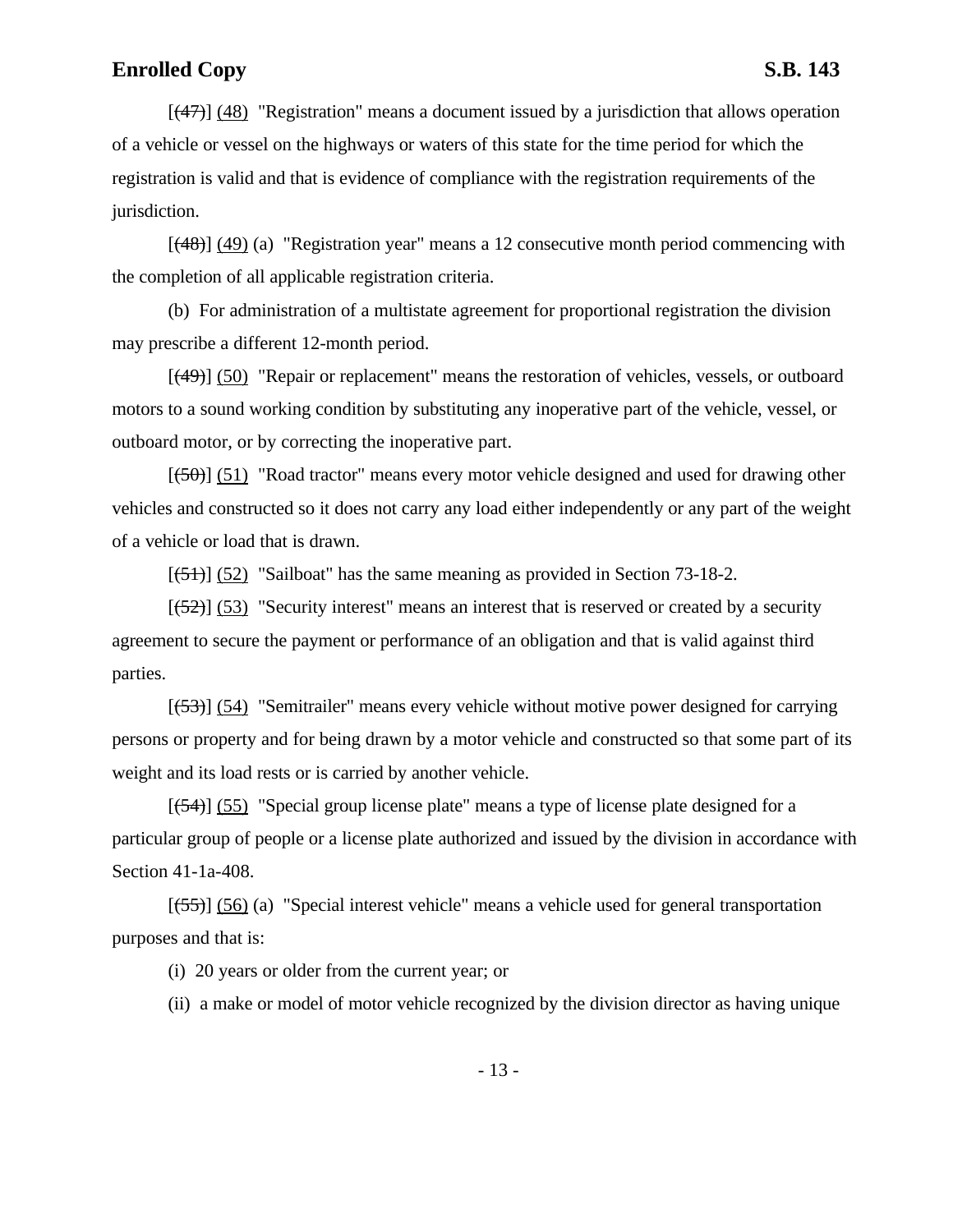interest or historic value.

(b) In making his determination under Subsection (56)(a), the division director shall give special consideration to:

(i) a make of motor vehicle that is no longer manufactured;

(ii) a make or model of motor vehicle produced in limited or token quantities;

(iii) a make or model of motor vehicle produced as an experimental vehicle or one designed exclusively for educational purposes or museum display; or

(iv) a motor vehicle of any age or make that has not been substantially altered or modified from original specifications of the manufacturer and because of its significance is being collected, preserved, restored, maintained, or operated by a collector or hobbyist as a leisure pursuit.

 $[(56)]$  (57) "Special mobile equipment" means every vehicle not designed or used primarily for the transportation of persons or property and incidentally operated or moved over the highways, including farm tractors, road construction or maintenance machinery, ditch-digging apparatus, well-boring apparatus, and concrete mixers.

 $[(57)]$  (58) "Specially constructed vehicle" means every vehicle of a type required to be registered in this state, not originally constructed under a distinctive name, make, model, or type by a generally recognized manufacturer of vehicles, and not materially altered from its original construction.

 $[(58)]$  (59) "Title" means the right to or ownership of a vehicle, vessel, or outboard motor.

 $[(59)]$  (60) (a) "Total fleet miles" means the total number of miles operated in all jurisdictions during the preceding year by power units.

(b) If fleets are composed entirely of trailers or semitrailers, "total fleet miles" means the number of miles that those vehicles were towed on the highways of all jurisdictions during the preceding year.

 $[(60)]$  (61) "Trailer" means a vehicle without motive power designed for carrying persons or property and for being drawn by a motor vehicle and constructed so that no part of its weight rests upon the towing vehicle.

 $[(61)]$  (62) "Transferee" means a person to whom the ownership of property is conveyed by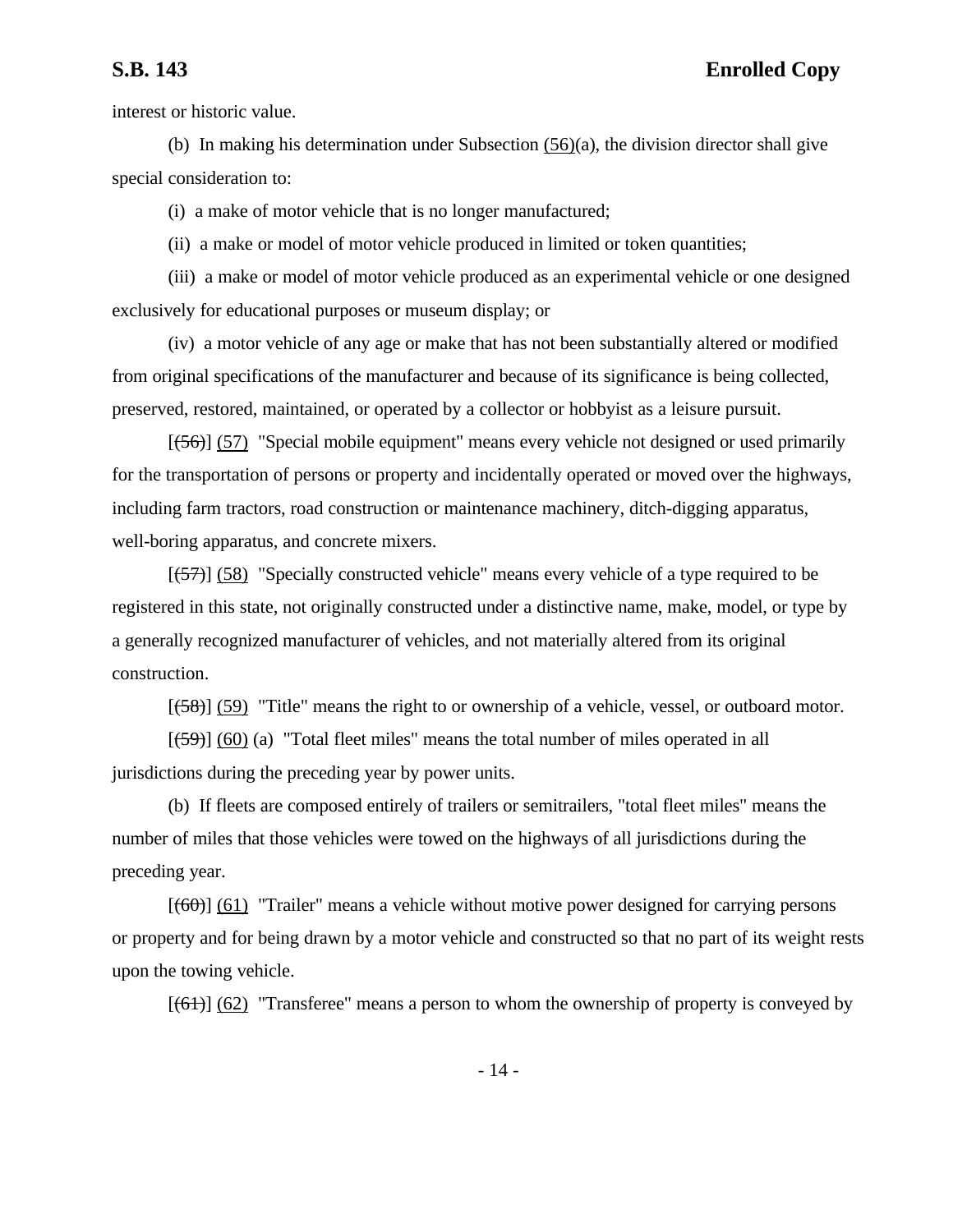sale, gift, or any other means except by the creation of a security interest.

 $[(62)]$  (63) "Transferor" means a person who transfers his ownership in property by sale, gift, or any other means except by creation of a security interest.

 $[(63)]$  (64) "Travel trailer," "camping trailer," or "fifth wheel trailer" means a [trailer] portable vehicle without motive power, designed as a temporary dwelling for travel, recreational, [and] or vacation use that does not require a special highway movement [permits] permit when drawn by a self-propelled motor vehicle.

 $[(64)]$  (65) "Truck tractor" means a motor vehicle designed and used primarily for drawing other vehicles and not constructed to carry a load other than a part of the weight of the vehicle and load that is drawn.

 $[(65)]$  (66) "Vehicle" includes a motor vehicle, trailer, travel trailer, semitrailer, off-highway vehicle, manufactured home, and mobile home.

 $[(66)]$  (67) "Vessel" has the same meaning as provided in Section 73-18-2.

 $[(67)]$  (68) "Vintage vehicle" has the same meaning as provided in Section 41-21-1.

 $[(68)]$  (69) "Waters of this state" has the same meaning as provided in Section 73-18-2.

[(69)] (70) "Weighmaster" means a person, association of persons, or corporation permitted to weigh vehicles under this chapter.

Section 5. Section **41-3-102** is amended to read:

### **41-3-102. Definitions.**

As used in this chapter:

(1) "Administrator" means the motor vehicle enforcement administrator.

(2) "Agent" means a person other than a holder of any dealer's or salesperson's license issued under this chapter, who for salary, commission, or compensation of any kind, negotiates in any way for the sale, purchase, order, or exchange of three or more motor vehicles for any other person in any 12-month period.

(3) "Auction" means a dealer engaged in the business of auctioning motor vehicles, either owned or consigned, to the general public.

(4) "Board" means the advisory board created in Section 41-3-106.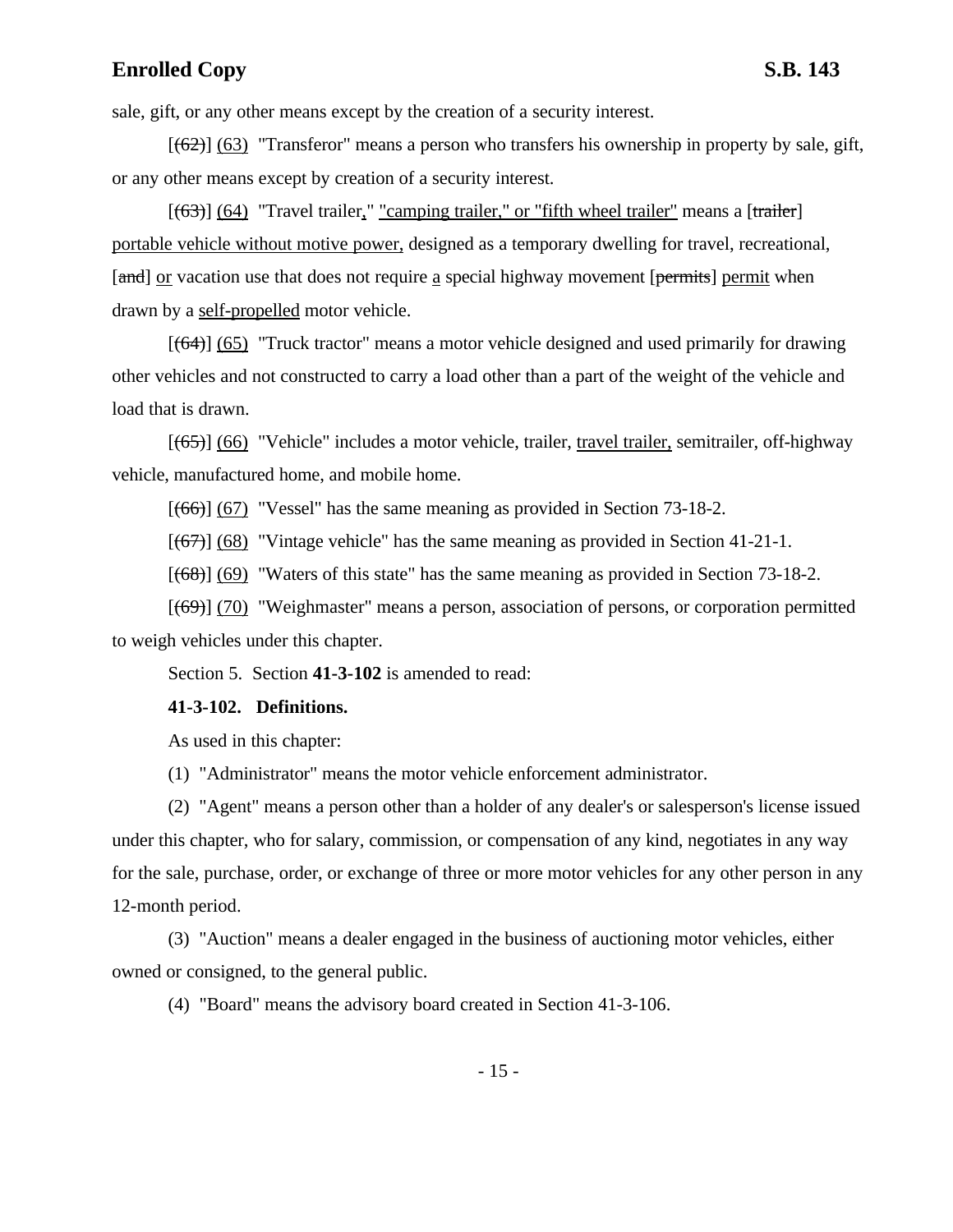(5) "Body shop" means a business engaged in rebuilding, restoring, repairing, or painting primarily the body of motor vehicles damaged by collision or natural disaster.

(6) "Commission" means the State Tax Commission.

(7) "Crusher" means a person who crushes or shreds motor vehicles subject to registration under Title 41, Chapter 1a, Motor Vehicle Act, to reduce the useable materials and metals to a more compact size for recycling.

(8) (a) "Dealer" means a person:

(i) whose business in whole or in part involves selling new, used, or new and used motor vehicles; and

(ii) who sells, displays for sale, or offers for sale or exchange three or more new or used motor vehicles in any 12-month period.

(b) "Dealer" includes a representative or consignee of any dealer.

(9) (a) "Dismantler" means a person engaged in the business of dismantling motor vehicles subject to registration under Title 41, Chapter 1a, Motor Vehicle Act, for the resale of parts or for salvage.

(b) "Dismantler" includes a person who dismantles three or more motor vehicles in any 12-month period.

(10) "Distributor" means a person who has a franchise from a manufacturer of motor vehicles to distribute motor vehicles within this state and who in whole or in part sells or distributes new motor vehicles to dealers or who maintains distributor representatives.

(11) "Distributor branch" means a branch office similarly maintained by a distributor for the same purposes a factory branch is maintained.

(12) "Distributor representative" means a person and each officer and employee of the person engaged as a representative of a distributor or distributor branch of motor vehicles to make or promote the sale of the distributor or the distributor branch's motor vehicles, or for supervising or contacting dealers or prospective dealers of the distributor or the distributor branch.

(13) "Division" means the Motor Vehicle Enforcement Division created in Section 41-3-104.

(14) "Factory branch" means a branch office maintained by a person who manufactures or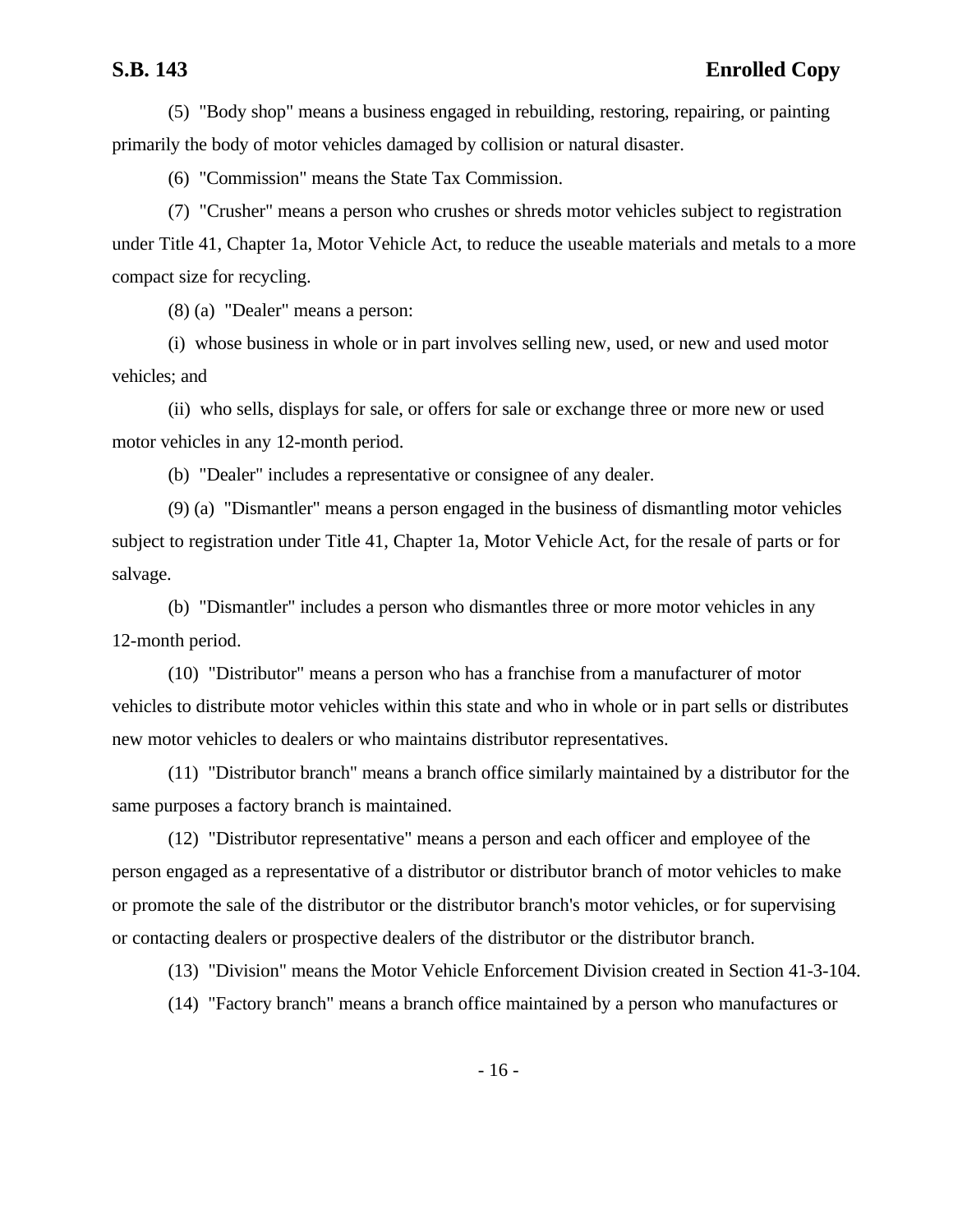assembles motor vehicles for sale to distributors, motor vehicle dealers, or who directs or supervises the factory branch's representatives.

(15) "Factory representative" means a person and each officer and employee of the person engaged as a representative of a manufacturer of motor vehicles or by a factory branch to make or promote the sale of the manufacturer's or factory branch's motor vehicles, or for supervising or contacting the dealers or prospective dealers of the manufacturer or the factory branch.

(16) "Franchise" means a contract or agreement between a dealer and a manufacturer of new motor vehicles or its distributor or factory branch by which the dealer is authorized to sell any specified make or makes of new motor vehicles.

(17) "Manufacturer" means a person engaged in the business of constructing or assembling new motor vehicles, ownership of which is customarily transferred by a manufacturer's statement or certificate of origin, or a person who constructs three or more new motor vehicles in any 12-month period.

(18) "Motorcycle" has the same meaning as defined in Section 41-1a-102.

(19) (a) "Motor vehicle" means a vehicle intended primarily for use and operation on the highway that is:

(i) self-propelled; or

(ii) a trailer, travel trailer, or semitrailer.

(b) "Motor vehicle" does not include:

(i) mobile homes as defined in Section 41-1a-102;

(ii) trailers of 750 pounds or less unladen weight; and

(iii) farm tractors and other machines and tools used in the production, harvesting, and care of farm products.

(20) "New motor vehicle" means a motor vehicle that has never been titled or registered and has been driven less than 7,500 miles, unless the motor vehicle is a trailer, travel trailer, or semitrailer, in which case the mileage limit does not apply.

(21) "Pawnbroker" means a person whose business is to lend money on security of personal property deposited with him.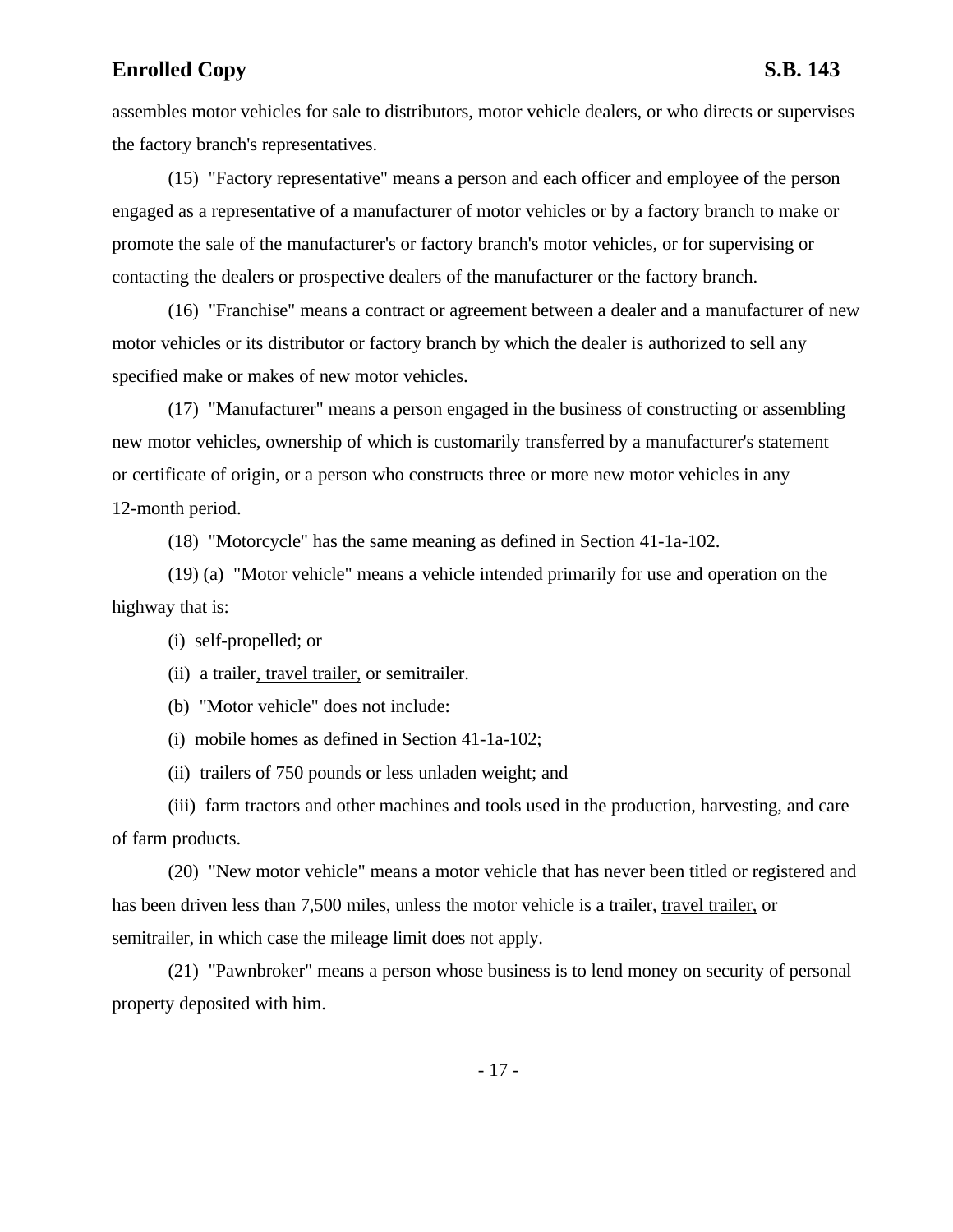(22) "Principal place of business" means a site or location in this state:

(a) devoted exclusively to the business for which the dealer, manufacturer, remanufacturer, transporter, dismantler, crusher, or body shop is licensed, and businesses incidental to them;

(b) sufficiently bounded by fence, chain, posts, or otherwise marked to definitely indicate the boundary and to admit a definite description with space adequate to permit the display of three or more new, or new and used, or used motor vehicles; and

(c) that includes a permanent enclosed building or structure large enough to accommodate the office of the establishment and to provide a safe place to keep the books and other records of the business, at which the principal portion of the business is conducted and the books and records kept and maintained.

(23) "Remanufacturer" means a person who reconstructs used motor vehicles subject to registration under Title 41, Chapter 1a, Motor Vehicle Act, to change the body style and appearance of the motor vehicle or who constructs or assembles motor vehicles from used or new and used motor vehicle parts, or who reconstructs, constructs, or assembles three or more motor vehicles in any 12-month period.

(24) "Salesperson" means an individual who for a salary, commission, or compensation of any kind, is employed either directly, indirectly, regularly, or occasionally by any new motor vehicle dealer or used motor vehicle dealer to sell, purchase, or exchange or to negotiate for the sale, purchase, or exchange of motor vehicles.

(25) "Semitrailer" has the same meaning as defined in Section 41-1a-102.

(26) "Small trailer" means a trailer that has an unladen weight of more than 750 pounds, but less than 2,000 pounds.

(27) "Trailer" has the same meaning as defined in Section 41-1a-102.

(28) "Transporter" means a person engaged in the business of transporting motor vehicles as described in Section 41-3-202.

(29) "Travel trailer" has the same meaning as provided in Section 41-1a-102.

 $[(29)]$  (30) "Wholesale motor vehicle auction" means a dealer primarily engaged in the business of auctioning consigned motor vehicles to dealers or dismantlers who are licensed by this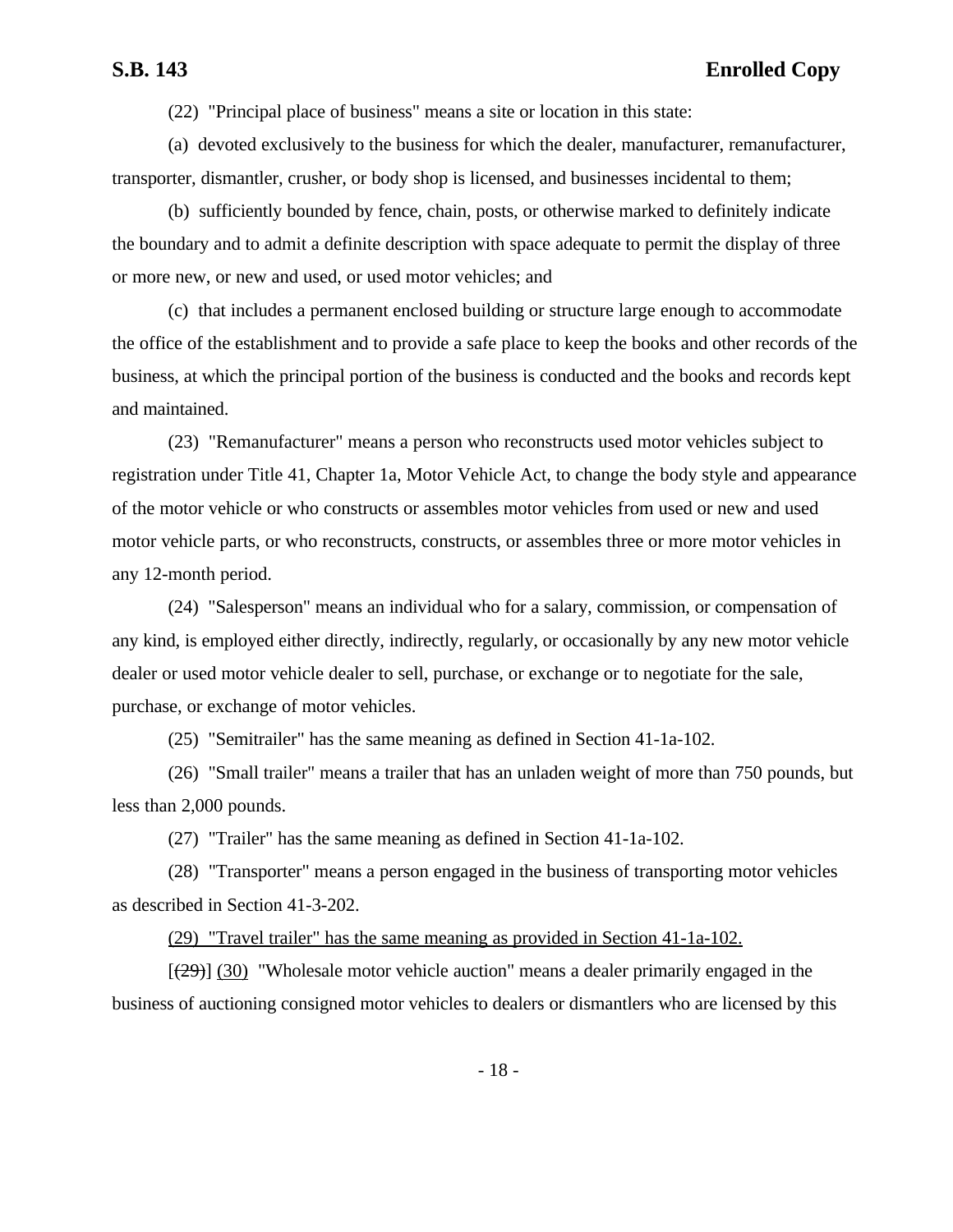or any other jurisdiction.

Section 6. Section **41-3-407** is amended to read:

### **41-3-407. Definitions.**

As used in Sections 41-3-406 through 41-3-414:

(1) "Buyback vehicle" means a motor vehicle with an alleged nonconformity that has been replaced or repurchased by a manufacturer as the result of a court judgment, arbitration, or any voluntary agreement entered into between the manufacturer or its agent and a consumer.

(2) "Consumer" means an individual who has entered into an agreement or contract for the transfer, lease, or purchase of a new motor vehicle other than for the purposes of resale, or sublease, during the duration of the period defined under Section 13-20-5.

(3) "Manufacturer" means any manufacturer, importer, distributor, or anyone who is named as the warrantor on an express written warranty on a motor vehicle.

(4) (a) "Motor vehicle" includes:

(i) a motor home, as defined in Section  $[41-20-1]$  13-20-2, but only the self-propelled vehicle and chassis; and

(ii) a motor vehicle, as defined in Section 41-1a-102.

(b) "Motor vehicle" does not include:

(i) those portions of a motor home designated, used, or maintained primarily as a mobile dwelling, office, or commercial space;

(ii) farm tractor, motorcycle, road tractor, or truck tractor as defined in Section 41-1a-102;

(iii) mobile home as defined in Section 41-1a-102; or

(iv) any motor vehicle with a gross laden weight of over 12,000 pounds.

(5) "Nonconforming vehicle" means a buyback vehicle that has been investigated and evaluated pursuant to Title 13, Chapter 20, New Motor Vehicles Warranties Act, or a similar law of another state or federal government.

(6) (a) "Nonconformity" means a defect, malfunction, or condition that fails to conform to the express warranty, or substantially impairs the use, safety, or value of a motor vehicle.

(b) "Nonconformity" does not include a defect, malfunction, or condition that results from